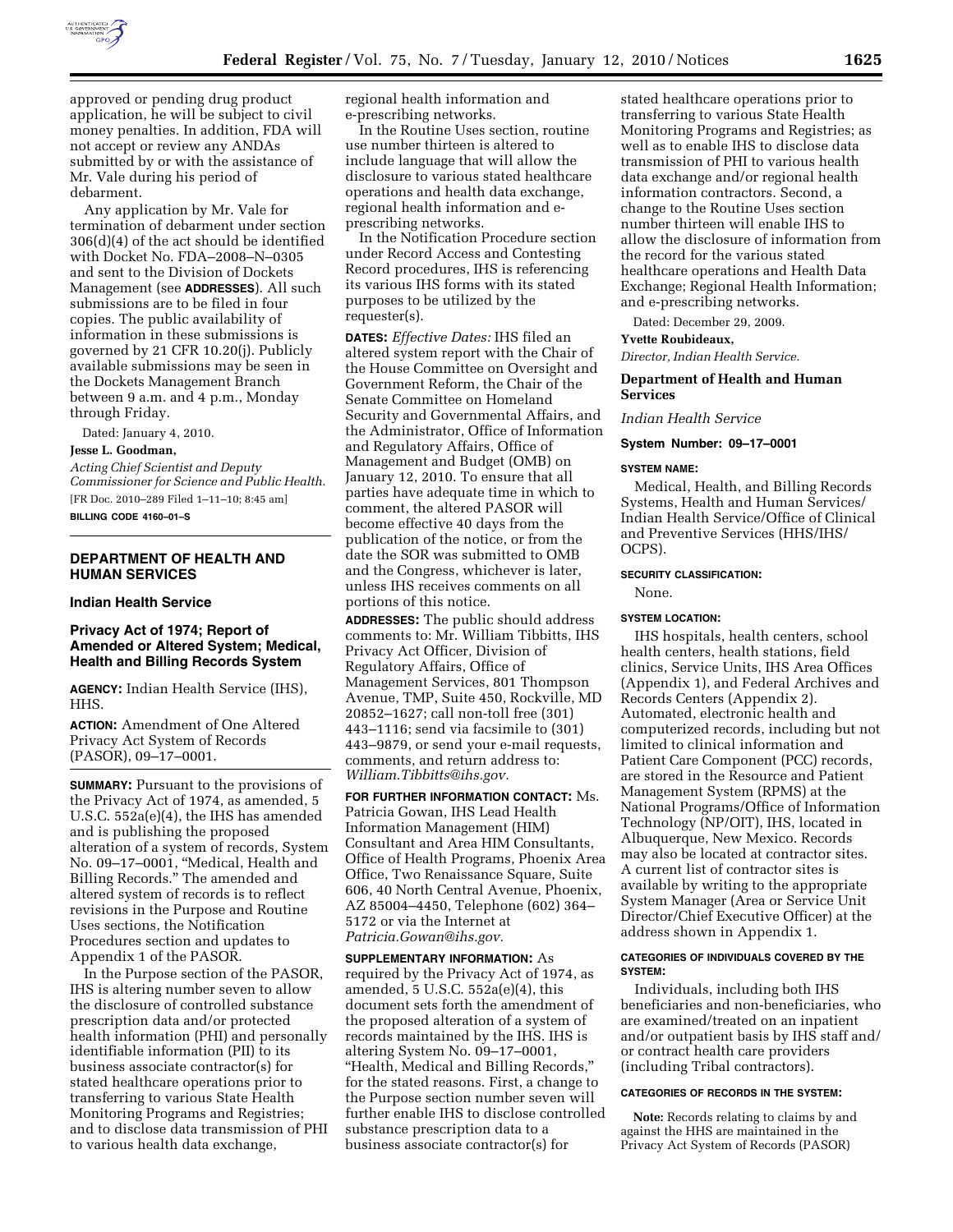Notice, Administrative Claims System, 09– 90–0062, HHS/Office of the Secretary/Office of the General Counsel (HHS/OS/OGC). Such claims include those arising under the Federal Torts Claims Act, Military Personnel and Civilian Employees Claims Act, Federal Claims Collection Act, Federal Medical Care Recovery Act, and the Act for Waiver of Overpayment of Pay.

1. Health and medical records containing examination, diagnostic and treatment data, proof of IHS eligibility, social data (such as name, address, date of birth, Social Security Number (SSN), Tribe), laboratory test results, and dental, social service, domestic violence, sexual abuse and/or assault, mental health, and nursing information.

2. Follow-up registers of individuals with a specific health condition or a particular health status such as cancer, diabetes, communicable diseases, suspected and confirmed abuse and neglect, immunizations, suicidal behavior, or disabilities.

3. Logs of individuals provided health care by staff of specific hospital or clinic departments such as surgery, emergency, obstetric delivery, medical imaging, and laboratory.

4. Surgery and/or disease indices for individual facilities that list each relevant individual by the surgery or disease.

5. Monitoring strips and tapes such as fetal monitoring strips and Electroencephalogram (EEG) and Electrocardiogram (EKG) tapes.

6. Third-party reimbursement and billing records containing name, address, date of birth, dates of service, third party insurer claim numbers, SSN, health plan name, insurance number, employment status, and other relevant claim information necessary to process and validate third-party reimbursement claims.

7. Contract Health Service (CHS) records containing name, address, date of birth, dates of care, Medicare or Medicaid claim numbers, SSN, health plan name, insurance number, employment status, and other relevant claim information necessary to determine CHS eligibility and to process CHS claims.

#### **AUTHORITY FOR MAINTENANCE OF THE SYSTEM:**

Departmental Regulations (5 U.S.C. 301); Privacy Act of 1974 (5 U.S.C. 552a); Federal Records Act (44 U.S.C. 2901); Section 321 of the Public Health Service Act, as amended (42 U.S.C. 248); Section 327A of the Public Health Service Act, as amended (42 U.S.C. 254a); Snyder Act (25 U.S.C. 13); Indian Health Care Improvement Act (25 U.S.C. 1601 *et seq.*); and the Transfer Act of 1954 (42 U.S.C. 2001–2004).

#### **PURPOSES:**

The purposes of this system are:

1. To provide a description of an individual's diagnosis, treatment and outcome, and to plan for immediate and future care of the individual.

2. To collect and provide information to IHS officials and epidemiology centers established and funded under 25 U.S.C. 1621m in order to evaluate health care programs and to plan for future needs.

3. To serve as a means of communication among members of the health care team who contribute to the individual's care; *e.g.,* to integrate information from field visits with records of treatment in IHS facilities and with non-IHS health care providers.

4. To serve as the official documentation of an individual's health care.

5. To contribute to continuing education of IHS staff to improve the delivery of health care services.

6. For disease surveillance purposes. For example:

(a) The Centers for Disease Control and Prevention may use these records to monitor various communicable diseases;

(b) The National Institutes of Health may use these records to review the prevalence of particular diseases (*e.g.,*  malignant neoplasms, diabetes mellitus, arthritis, metabolism, and digestive diseases) for various ethnic groups of the United States; or

(c) Those public health authorities that are authorized by law and epidemiology centers established and funded under 25 U.S.C. 1621m may use these records to collect or receive such information for purposes of preventing or controlling disease, injury, or disability, including, but not limited to, the reporting of disease, injury, vital events such as birth or death and the conduct of public health surveillance, investigations, and interventions.

7. To compile and provide aggregated program statistics. Upon request of other components of HHS, IHS will provide statistical information, from which individual/personal identifiers have been removed, such as:

(a) To the National Committee on Vital and Health Statistics for its dissemination of aggregated health statistics on various ethnic groups;

(b) To the Assistant Secretary for Planning and Evaluation, Health Policy to keep a record of the number of sterilizations provided by Federal funding;

(c) To the Centers for Medicare & Medicaid Services (CMS) to document IHS health care covered by the Medicare and Medicaid programs for third-party reimbursement; or

(d) To the Office of Clinical Standards and Quality, CMS to determine the prevalence of end-stage renal disease among the American Indian and Alaska Native (AI/AN) population and to coordinate individual care.

8. To process and collect third-party claims and facilitate fiscal intermediary functions and to process debt collection activities.

9. To improve the IHS national patient care database by means of obtaining and verifying an individual's SSN with the Social Security Administration (SSA).

10. To provide information to organ procurement organizations or other entities engaged in the procurement, banking, or transplantation of organs to facilitate organ, eye, or tissue donation and transplant.

11. To provide information to individuals about treatment alternatives or other types of health-related benefits and services.

12. To provide information to the Food and Drug Administration (FDA) in connection with an FDA-regulated product or activity.

13. To provide information to correctional institutions as necessary for health and safety purposes.

14. To provide information to governmental authorities (*e.g.,* social services or protective services agencies) on victims of abuse, neglect, sexual assault or domestic violence.

15. To provide information to the National Archives and Records Administration in records management inspections conducted under the authority of 44 U.S.C. 2901 *et seq.* 

16. To provide relevant health care information to funeral directors or representatives of funeral homes to allow necessary arrangements prior to and in anticipation of an individual's impending death.

### **ROUTINE USES OF RECORDS MAINTAINED IN THE SYSTEM, INCLUDING CATEGORIES OF USERS AND THE PURPOSES OF SUCH USES:**

This system of records contains individually identifiable health information. The HHS Privacy Act Regulations (45 CFR Part 5b) and the Privacy Rule (45 CFR Parts 160 and 164) issued pursuant to the Health Insurance Portability and Accountability Act (HIPAA) of 1996 apply to most health information maintained by IHS. Those regulations may place additional procedural requirements on the uses and disclosures of such information beyond those found in the Privacy Act of 1974 or mentioned in this system of records notice. An accounting of all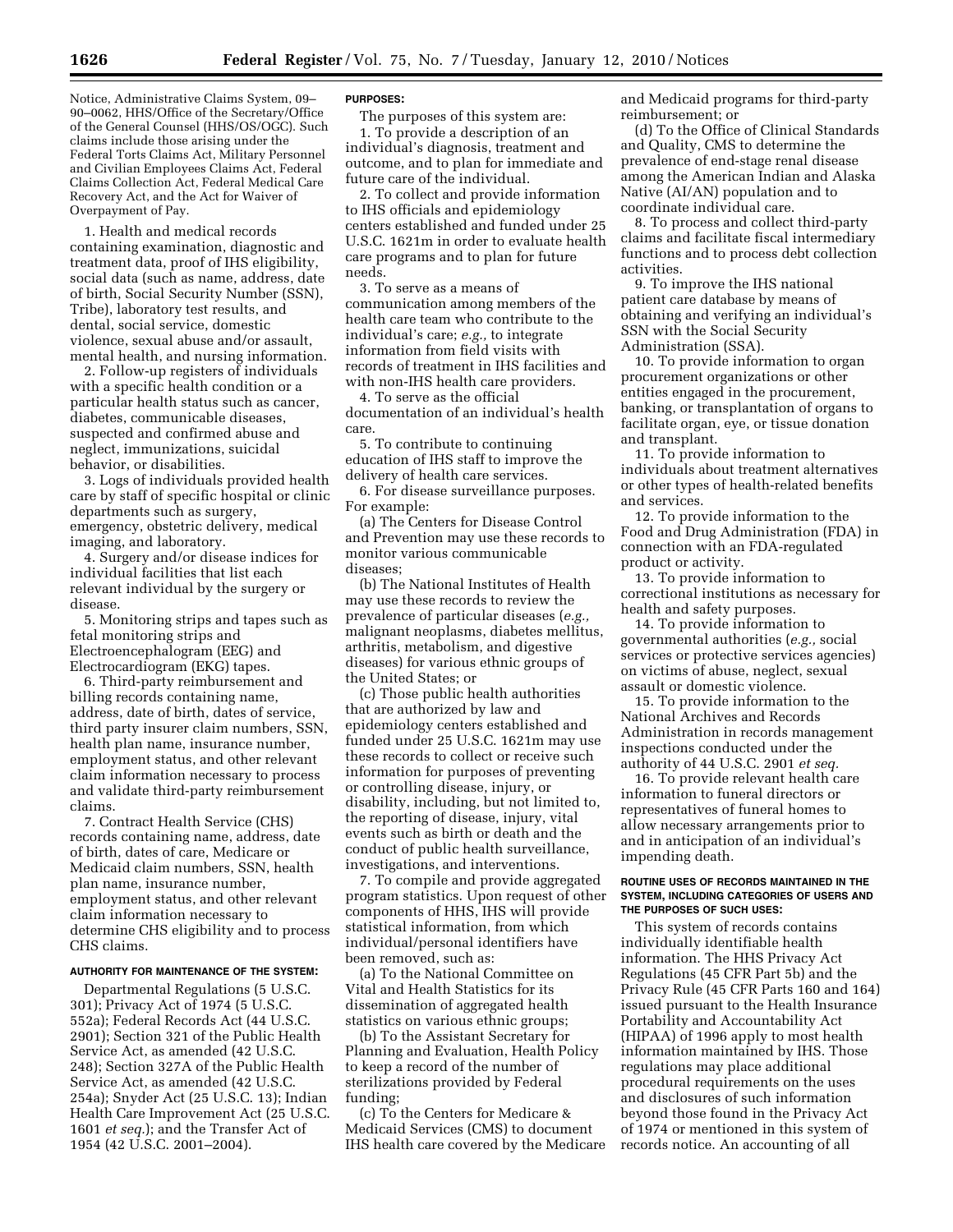disclosures of a record made pursuant to the following routine uses will be made and maintained by IHS for five years or for the life of the records, whichever is longer.

**Note:** Special requirements for alcohol and drug abuse patients: If an individual receives treatment or a referral for treatment for alcohol or drug abuse, then the Confidentiality of Alcohol and Drug Abuse Patient Records Regulations, 42 CFR Part 2, may apply. In general, under these regulations, the only disclosures of the alcohol or drug abuse record that may be made without patient consent are: (1) To meet medical emergencies (42 CFR 2.51), (2) for research, audit, evaluation and examination (42 CFR 2.52–2.53), (3) pursuant to a court order (42 CFR 2.61–2.67), and (4) pursuant to a qualified service organization agreement, as defined in 42 CFR 2.11.

In all other situations, written consent of the individual is usually required prior to disclosure of alcohol or drug abuse information under the routine uses listed below.

1. Records may be disclosed to Federal and non-Federal (public or private) health care providers that provide health care services to IHS individuals for purposes of planning for or providing such services, or reporting results of medical examination and treatment.

2. Records may be disclosed to Federal, State, local or other authorized organizations that provide third-party reimbursement or fiscal intermediary functions for the purposes of billing or collecting third-party reimbursements. Relevant records may be disclosed to debt collection agencies under a business associate agreement arrangement directly or through a third party.

3. Records may be disclosed to State agencies or other entities acting pursuant to a contract with CMS, for fraud and abuse control efforts, to the extent required by law or under an agreement between IHS and respective State Medicaid agency or other entities.

4. Records may be disclosed to school health care programs that serve AI/AN for the purpose of student health maintenance.

5. Records may be disclosed to the Bureau of Indian Affairs (BIA) or its contractors under an agreement between IHS and the BIA relating to disabled AI/ AN children for the purposes of carrying out its functions under the Individuals with Disabilities Education Act (IDEA), 20 U.S.C. 1400, *et seq.* 

6. Records may be disclosed to organizations deemed qualified by the Secretary of HHS and under a business associate agreement to carry out quality assessment/improvement, medical

audits, utilization review or to provide accreditation or certification of health care facilities or programs.

7. Records may be disclosed under a business associate agreement to individuals or authorized organizations sponsored by IHS, such as the National Indian Women's Resource Center, to conduct analytical and evaluation studies.

8. Disclosure may be made to a congressional office from the record of an individual in response to an inquiry from the congressional office made at the request of that individual. An IHS– 810 form, Authorization for Use or Disclosure of Protected Health Information, is required for the disclosure of sensitive PHI (*e.g.,*  alcohol/drug abuse patient information, Human Immunodeficiency Virus/ Acquired Immune Deficiency Syndrome (HIV/AIDS), Sexually Transmitted Diseases (STDs), or mental health) that is maintained in the medical record.

9. Records may be disclosed for research purposes to the extent permitted by:

(a) Determining that the use(s) or disclosure(s) are met under 45 CFR 164.512(i), or

(b) Determining that the use(s) or disclosure(s) are met under 45 CFR 164.514(a) through (c) for de-identified PHI, and 5 U.S.C. 552a(b)(5), or

(c) Determining that the requirements of 45 CFR 164.514(e) for limited data sets, and 5 U.S.C. 552a(b)(5) are met.

10. Information from records, including but not limited to information concerning the commission of crimes, suspected cases of abuse (including child, elder and sexual abuse), the reporting of neglect, sexual assault or domestic violence, births, deaths, alcohol or drug abuse, immunization, cancer, or the occurrence of communicable diseases, may be disclosed to public health authorities, epidemiology centers established and funded under 25 U.S.C. 1621m, and other appropriate government authorities which are authorized by applicable Federal, State, Tribal or local law or regulations to receive such information.

**Note:** In Federally conducted or assisted alcohol or drug abuse programs, under 42 CFR Part 2, disclosure of patient information for purposes of criminal investigations must be authorized by court order issued under 42 CFR 2.65, except that reports of suspected child abuse may be made to the appropriate State or local authorities under State law.

11. Information may be disclosed from these records regarding suspected cases of child abuse to:

(a) Federal, State or Tribal agencies that need to know the information in the performance of their duties, and

(b) Members of community child protection teams for the purposes of investigating reports of suspected child abuse, establishing a diagnosis, formulating or monitoring a treatment plan, and making recommendations to the appropriate court. Community child protection teams are comprised of representatives of Tribes, the BIA, child protection service agencies, the judicial system, law enforcement agencies and IHS.

12. IHS may disclose information from these records in litigations and/or proceedings related to an administrative claim when:

(a) IHS has determined that the use of such records is relevant and necessary to the litigation and/or proceedings related to an administrative claim and would help in the effective representation of the affected party listed in subsections (i) through (iv) below, and that such disclosure is compatible with the purpose for which the records were collected. Such disclosure may be made to the HHS/ OGC and/or Department of Justice (DOJ), pursuant to an agreement between IHS and OGC, when any of the following is a party to litigation and/or proceedings related to an administrative claim or has an interest in the litigation and/or proceedings related to an administrative claim:

(i) HHS or any component thereof; or (ii) Any HHS employee in his or her official capacity; or

(iii) Any HHS employee in his or her individual capacity where the DOJ (or HHS, where it is authorized to do so) has agreed to represent the employee; or

(iv) The United States or any agency thereof (other than HHS) where HHS/ OGC has determined that the litigation and/or proceedings related to an administrative claim is likely to affect HHS or any of its components.

(b) In the litigation and/or proceedings related to an administrative claim described in subsection (a) above, information from these records may be disclosed to a court or other tribunal, or to another party before such tribunal in response to an order of a court or administrative tribunal, provided that the covered entity discloses only the information expressly authorized by such order.

13. Records may be disclosed under a business associate agreement to an IHS contractor (including a Health Information Exchange, Regional Health Information Organization, or Eprescribing Gateway) for the purpose of computerized data entry, medical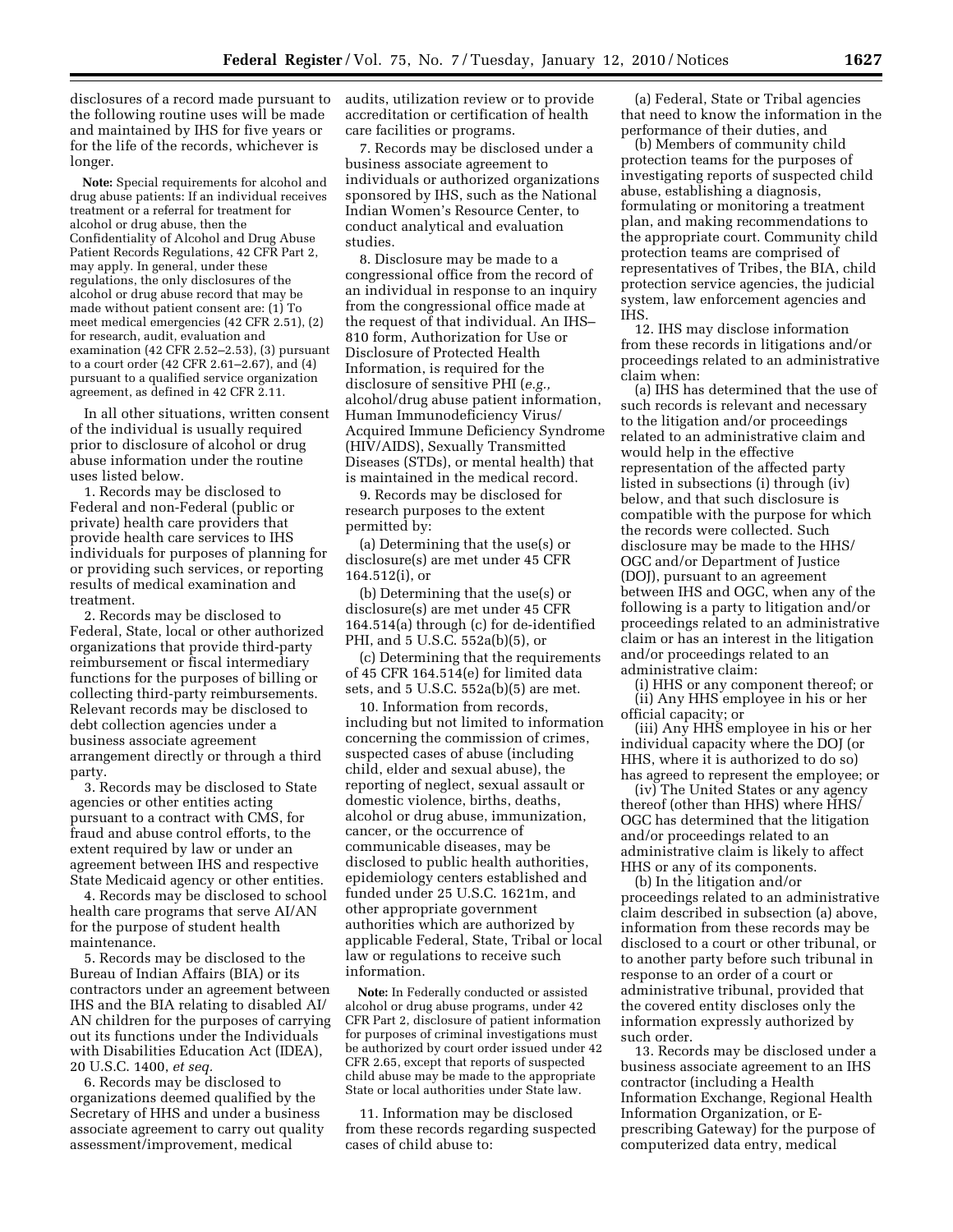transcription, duplication services, maintenance of records, data formatting services or for any other agency function or activity involving the use or disclosure of records contained in this system.

14. Records may be disclosed under a personal services contract or other agreement to student volunteers, individuals working for IHS, and other individuals performing functions for IHS who do not technically have the status of agency employees, if they need the records in the performance of their agency functions.

15. Records regarding specific medical services provided to a unemancipated minor individual may be disclosed to the unemancipated minor's parent or legal guardian who previously consented to those specific medical services, to the extent permitted under 45 CFR 164.502(g).

16. Records may be disclosed to an individual having authority to act on behalf of an incompetent individual concerning health care decisions, to the extent permitted under 45 CFR  $164.502(g)$ .

17. Information may be used or disclosed from an IHS facility directory in response to an inquiry about a named individual from a member of the general public to establish the individual's presence (and location when needed for visitation purposes) or to report the individual's condition while hospitalized (*e.g.*, satisfactory or stable), unless the individual objects to disclosure of this information. IHS may provide the religious affiliation only to members of the clergy.

18. Information may be disclosed to a relative, a close personal friend, or any other person identified by the individual that is directly relevant to that person's involvement with the individual's care or payment for health care.

Information may also be used or disclosed in order to notify a family member, personal representative, or other person responsible for the individual's care, of the individual's location, general condition or death.

If the individual is present for, or otherwise available prior to, a use or disclosure, and is competent to make health care decisions;

(a) May use or disclose after the facility obtains the individual's consent,

(b) Provides the individual with the opportunity to object and the individual does not object, or

(c) It could reasonably infer, based on professional judgment, that the individual does not object. If the individual is not present, or the opportunity to agree or object cannot

practicably be provided due to incapacity or emergent circumstances, an IHS health care provider may determine, based on professional judgment, whether disclosure is in the individual's best interest, and if so, may disclose only what is directly relevant to the individual's health care.

19. Information concerning exposure to the HIV/AIDS may be disclosed, to the extent authorized by Federal, State or Tribal law, to the sexual and/or needle-sharing partner(s) of a subject individual who is infected with HIV/ AIDS under the following circumstances:

(a) The information has been obtained in the course of clinical activities at IHS facilities;

(b) IHS has made reasonable efforts to counsel and encourage the subject individual to provide information to the individual's sexual or needle-sharing partner(s);

(c) IHS determines that the subject individual is unlikely to provide the information to the sexual or needlesharing partner(s) or that the provision of such information cannot reasonably be verified;

(d) The notification of the partner(s) is made, whenever possible, by the subject individual's physician or by a professional counselor and shall follow standard counseling practices; and

(e) IHS has advised the partner(s) to whom information is disclosed that they shall not re-disclose or use such information for a purpose other than that for which the disclosure was made.

20. Records may be disclosed to Federal and non-Federal protection and advocacy organizations that serve AI/ AN for the purpose of investigating incidents of abuse and neglect of individuals with developmental disabilities (including mental disabilities), as defined in 42 U.S.C. 10801–10805(a)(4) and 42 CFR 51.41– 46, to the extent that such disclosure is authorized by law and the conditions of 45 CFR 1386.22(a)(2) are met.

21. Records of an individual may be disclosed to a correctional institution or law enforcement official, during the period of time the individual is either an inmate or is otherwise in lawful custody, for the provision of health care to the individual or for health and safety purposes. Disclosure may be made upon the representation of either the institution or a law enforcement official that disclosure is necessary for the provision of health care to the individual, for the health and safety of the individual and others (*e.g.*, other inmates, employees of the correctional facility, transport officers), and for facility administration and operations.

This routine use applies only for as long as the individual remains in lawful custody, and does not apply once the individual is released on parole or placed on either probation or on supervised release, or is otherwise no longer in lawful custody.

22. Records including patient name, date of birth, SSN, gender and other identifying information may be disclosed to the SSA as is reasonably necessary for the purpose of conducting an electronic validation of the SSN(s) maintained in the record to the extent required under an agreement between IHS and SSA.

23. Disclosure of relevant health care information may be made to funeral directors or representatives of funeral homes in order to allow them to make necessary arrangements prior to and in anticipation of an individual's impending death.

24. Records may be disclosed to a public or private covered entity that is authorized by law or charter to assist in disaster relief efforts (*e.g.*, the Red Cross and the Federal Emergency Management Administration), for purposes of coordinating information with other similar entities concerning an individual's health care, payment for health care, notification of the individual's whereabouts and his or her health status or death.

25. To appropriate Federal agencies and Department contractors that have a need to know the information for the purpose of assisting the Department's efforts to respond to a suspected or confirmed breach of the security or confidentiality of information maintained in this system of records, and the information disclosed is relevant and necessary for that assistance.

# **POLICIES AND PRACTICES FOR STORING, RETRIEVING, ACCESSING, RETAINING, AND DISPOSING OF RECORDS IN THE SYSTEM:**

## **STORAGE:**

File folders, ledgers, card files, microfiche, microfilm, computer tapes, disk packs, digital photo discs, and automated, computer-based or electronic files.

### **RETRIEVABILITY:**

Indexed by name, record number, and SSN and cross-indexed.

#### **SAFEGUARDS:**

Safeguards apply to records stored onsite and off-site.

1. *Authorized Users:* Access is limited to authorized IHS personnel, volunteers, IHS contractors, subcontractors, and other business associates in the performance of their duties. Examples of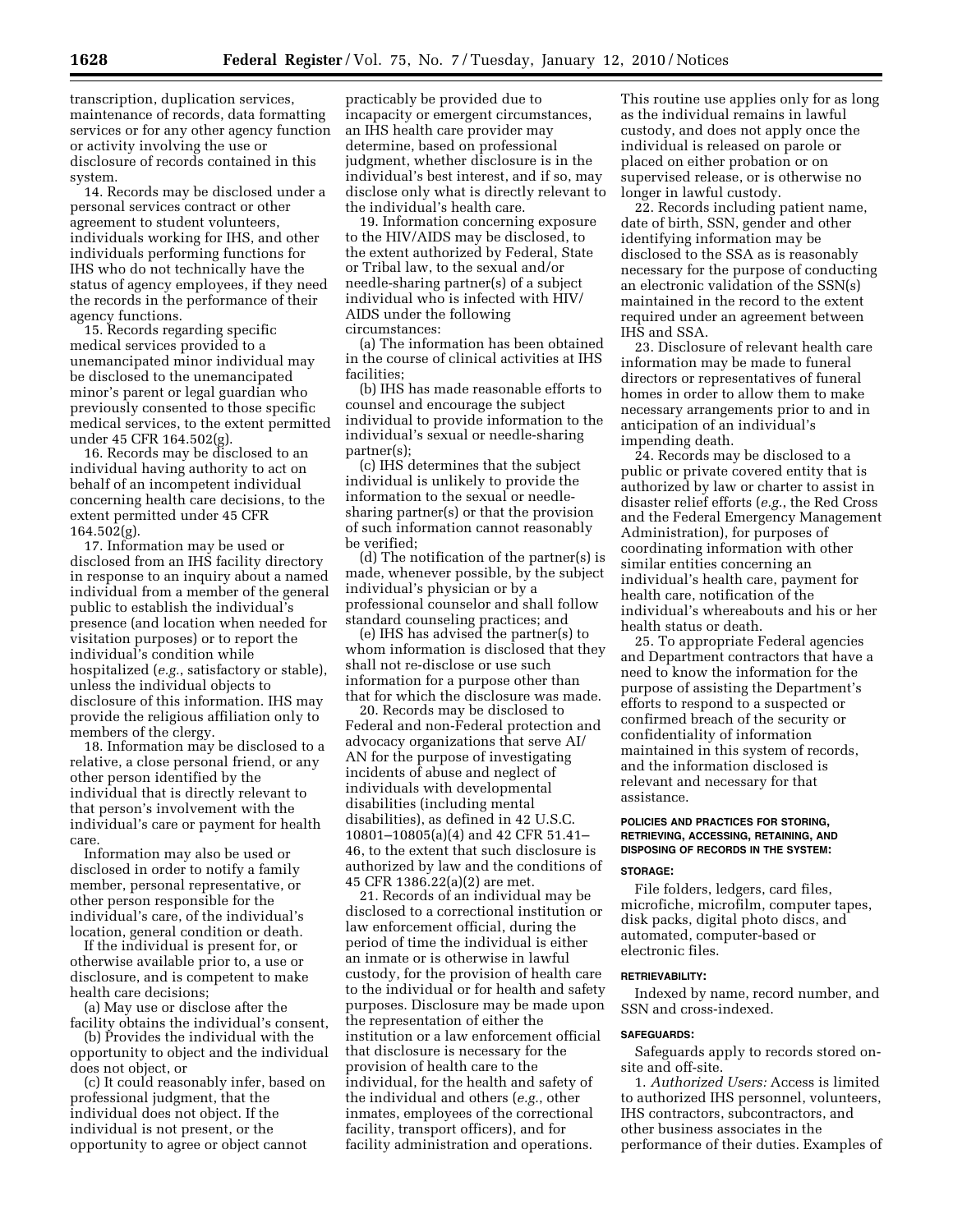authorized personnel include: medical records personnel, business office personnel, contract health staff, health care providers, authorized researchers, medical audit personnel, health care team members, and legal and administrative personnel on a need to know basis.

2. *Physical Safeguards:* Records are kept in locked metal filing cabinets or in a secured room or in other monitored areas accessible to authorized users at all times when not actually in use during working hours and at all times during non-working hours. Magnetic tapes, disks, other computer equipment (*e.g.*, pc workstations) and other forms of personal data are stored in areas where fire and life safety codes are strictly enforced. Telecommunication equipment (*e.g.*, computer terminal, servers, modems and disks) of the Resource and Patient Management System (RPMS) are maintained in locked rooms during non-working hours. Network (Internet or Intranet) access of authorized individual(s) to various automated and/or electronic programs or computers (*e.g.*, desktop, laptop, handheld or other computer types) containing protected personal identifiers or PHI is reviewed periodically and controlled for authorizations, accessibility levels, expirations or denials, including passwords, encryptions or other devices to gain access. Combinations and/or electronic passcards on door locks are changed periodically and whenever an IHS employee resigns, retires or is reassigned.

3. *Procedural Safeguards:* Within each facility a list of personnel or categories of personnel having a demonstrable need for the records in the performance of their duties has been developed and is maintained. Procedures have been developed and implemented to review one-time requests for disclosure to personnel who may not be on the authorized user list. Proper charge-out procedures are followed for the removal of all records from the area in which they are maintained. Records may not be removed from the facility except in certain circumstances, such as compliance with a valid court order or shipment to the Federal Records Center(s) (FRC). Persons who have a need to know are entrusted with records from this system of records and are instructed to safeguard the confidentiality of these records. These individuals are to make no further disclosure of the records except as authorized by the system manager and permitted by the Privacy Act and the HIPAA Privacy Rule as adopted, and to

destroy all copies or to return such records when the need to know has expired. Procedural instructions include the statutory penalties for noncompliance.

The following automated information systems (AIS) security procedural safeguards are in place for automated medical, health and billing records maintained in the RPMS. A profile of automated systems security is maintained. Security clearance procedures for screening individuals, both Government and contractor personnel, prior to their participation in the design, operation, use or maintenance of IHS AIS are implemented. The use of current passwords and log-on codes are required to protect sensitive automated data from unauthorized access. Such passwords and codes are changed periodically. An automated or electronic audit trail is maintained and reviewed periodically. Only authorized IHS Division of Information Resources staff may modify automated files in batch mode. Personnel at remote terminal sites may only retrieve automated or electronic data. Such retrievals are password protected. Privacy Act requirements, HIPAA Privacy and Security Rule requirements and specified AIS security provisions are specifically included in contracts and agreements and the system manager or his/her designee oversee compliance with these contract requirements.

4. *Implementing Guidelines:* HHS Chapter 45–10 and supplementary Chapter PHS.hf: 45–10 of the General Administration Manual; HHS, ''Automated Information Systems Security Program Handbook,'' as amended; HHS IRM Policy HHS–IRM– 2000–0005, ''IRM Policy for IT Security for Remote Access''; OMB Circular A– 130 ''Management of Federal Information Resources''; HIPAA Security Standards for the Protection of Electronic Protected Health Information, 45 CFR 164.302 through 164.318; and E-Government Act of 2002 (Pub. L. 107– 347, 44 U.S.C. Ch 36).

### **RETENTION AND DISPOSAL:**

Patient listings which may identify individuals are maintained in IHS Area and Program Offices permanently. Inactive records are held at the facility that provided medical, health and billing services from three to seven years and then are transferred to the appropriate FRC. Monitoring strips and tapes (*e.g.,* fetal monitoring strips, EEG and EKG tapes) that are not stored in the individual's official medical record are stored at the health facility for one year and are then transferred to the

appropriate FRC. (*See* Appendix 2 for FRC addresses). In accordance with the records disposition authority approved by the Archivist of the United States, paper records are maintained for 75 years after the last episode of individual care except for billing records. The retention and disposal methods for billing records will be in accordance with the approved IHS Records Schedule. The disposal methods of paper medical and health records will be in accordance with the approved IHS Records Schedule and National Archives and Records Administration (NARA). The electronic data consisting of the individual personal identifiers and PHI maintained in the RPMS or any subsequent revised IHS database system should be inactivated once the paper record is forwarded to the appropriate FRC.

### **SYSTEM MANAGER(S) AND ADDRESS:**

Policy Coordinating Official: Director, OCPS, IHS, Reyes Building, 801 Thompson Avenue, Suite 300, Rockville, Maryland 20852–1627. *See*  Appendix 1. The IHS Area Office Directors, Service Unit Directors/Chief Executive Officers and Facility Directors listed in Appendix 1 are System Managers.

### **NOTIFICATION PROCEDURES:**

*General Procedure:* Requests must be made to the appropriate System Manager (IHS Area, Program Office Director or Service Unit Director/Chief Executive Officer). A subject individual who requests a copy of, or access to, his or her medical record shall, at the time the request is made, designate in writing a responsible representative who will be willing to review the record and inform the subject individual of its contents. Such a representative may be an IHS health professional. When a subject individual is seeking to obtain information about himself/herself that may be retrieved by a different name or identifier than his/her current name or identifier, he/she shall be required to produce evidence to verify that he/she is the person whose record he/she seeks. No verification of identity shall be required where the record is one that is required to be disclosed under the Freedom of Information Act. Where applicable, fees for copying records will be charged in accordance with the schedule set forth in 45 CFR Part 5b.

*Requests in Person:* Identification papers with current photographs are preferred but not required. If a subject individual has no identification but is personally known to the designated agency employee, such employee shall make a written record verifying the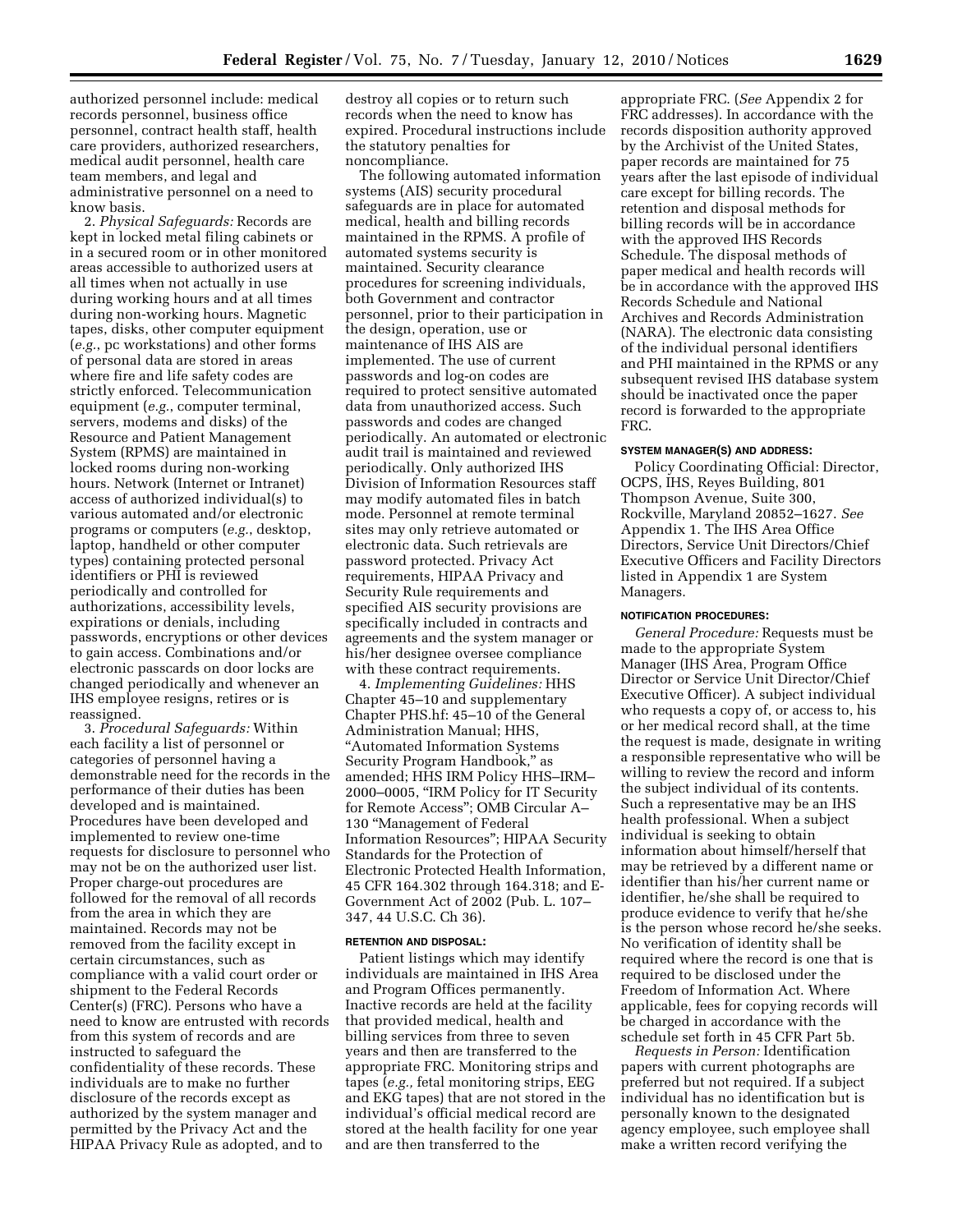subject individual's identity. If the subject individual has no identification papers, the responsible system manager or designated agency official shall require that the subject individual certify in writing that he/she is the individual whom he/she claims to be and that he/she understands that the knowing and willful request or acquisition of records concerning an individual under false pretenses is a criminal offense subject to a \$5,000 fine. If an individual is unable to sign his/her name when required, he/she shall make his/her mark and have the mark verified in writing by two additional persons.

*Requests by Mail:* Written requests must contain the name and address of the requester, his/her date of birth and at least one other piece of information that is also contained in the subject record, and his/her signature for comparison purposes. If the written request does not contain sufficient information, the System Manager shall inform the requester in writing that additional, specified information is required to process the request.

*Requests by Telephone:* Since positive identification of the caller cannot be established, telephone requests are not honored.

*Parents, Legal Guardians and Personal Representatives:* Parents of minor children and legal guardians or personal representatives of legally incompetent individuals shall verify their own identification in the manner described above, as well as their relationship to the individual whose record is sought. A copy of the child's birth certificate or court order establishing legal guardianship may be required if there is any doubt regarding the relationship of the individual to the patient.

#### **RECORD ACCESS PROCEDURES:**

Same as Notification Procedures: Requesters may write, call or visit the last IHS facility where medical care was provided. Requesters should also provide a reasonable description of the record being sought. Requesters may be required to fill out an IHS–810 form, Authorization for Use or Disclosure of Protected Health Information, for this purpose. Requesters may be required to fill out the following forms for the purposes stated:

a. IHS–912–1 form, Request for Restriction(s). (The requester may restrict the use of their PHI with some exceptions);

b. IHS–912–2 form, Request for Revocation of Restriction(s). (The requester or the IHS may revoke a previous restriction(s));

c. IHS–913 form, Request for An Accounting of Disclosures. (The requester and/or personal representative may request an accounting where IHS has disclosed during the calendar year without their consent); or,

d. IHS–963 form, Request for Confidential Communication By Alternative Means or Alternate Location. (The requester and/or personal representative may request their PHI be communicated by an alternative means such as regular mail, telephone, or facsimile; or communicated to an alternate location).

*Contesting Record Procedures:*  Requesters may write, call or visit the appropriate IHS Area/Program Office Director or Service Unit Director/Chief Executive Officer at his/her address specified in Appendix 1, and specify the information being contested, the corrective action sought, and the reasons for requesting the correction, along with supporting information to show how the record is inaccurate, incomplete, untimely, or irrelevant. The requestor shall use the IHS–917 form, Request for Correction/Amendment of Protected Health Information, for this purpose.

*Record source categories:* Individual and/or family members, IHS health care personnel, contract health care providers, State and local health care provider organizations, Medicare and Medicaid funding agencies, and the SSA.

## **SYSTEMS EXEMPTED FROM CERTAIN PROVISIONS OF THE ACT:**

None.

## **Appendix 1—System Managers and IHS Locations Under Their Jurisdiction Where Records Are Maintained**

- Director, Aberdeen Area Indian Health Service, Room 309, Federal Building, 115 Fourth Avenue, SE., Aberdeen, South Dakota 57401.
	- Director, Cheyenne River Service Unit, Eagle Butte Indian Hospital, P.O. Box 1012, Eagle Butte, South Dakota 57625.
	- Director, Crow Creek Service Unit, Ft. Thompson Indian Health Center, P.O. Box 200, Ft. Thompson, South Dakota 57339.
	- Director, Fort Berthold Service Unit, Fort Berthold Indian Health Center, P.O. Box 400, New Town, North Dakota 58763.
- Director, Carl T. Curtis Health Center, P.O. Box 250, Macy, Nebraska 68039.
- Director, Fort Totten Service Unit, Fort Totten Indian Health Center, P.O. Box 200, Fort Totten, North Dakota 58335.
- Director, Kyle Indian Health Center, P.O. Box 540, Kyle, South Dakota 57752.
- Director, Lower Brule Indian Health Center, P.O. Box 191, Lower Brule, South Dakota 57548.
- Director, McLaughlin Indian Health Center, P.O. Box 879, McLaughlin, South Dakota 57642.
- Director, Omaha-Winnebago Service Unit, Winnebago Indian Hospital, Winnebago, Nebraska 68071.
- Director, Pine Ridge Service Unit, Pine Ridge Indian Hospital, Pine Ridge, South Dakota 57770.
- Director, Rapid City Service Unit, Rapid City Indian Hospital, 3200 Canyon Lake Drive, Rapid City, South Dakota 57701.
- Director, Rosebud Service Unit, Rosebud Indian Hospital, Rosebud, South Dakota 57570.
- Director, Sisseton-Wahpeton Service Unit, Sisseton Indian Hospital, P.O. Box 189, Sisseton, South Dakota 57262.
- Director, Standing Rock Service Unit, Fort Yates Indian Hospital, P.O. Box J, Fort Yates, North Dakota 58538.
- Director, Trenton-Williston Indian Health Center, P.O. Box 210, Trenton, North Dakota 58853.
- Director, Turtle Mountain Service Unit, Belcourt Indian Hospital, P.O. Box 160, Belcourt, North Dakota 58316.
- Director, Wanblee Indian Health Center, 100 Clinic Drive, Wanblee, South Dakota 57577.
- Director, Yankton-Wagner Service Unit, Wagner Indian Hospital, 110 Washington Street, Wagner, South Dakota 57380.
- Director, Youth Regional Treatment Center, P.O. Box 68, Mobridge, South Dakota 57601.
- Director, Sac & Fox Health Center, 307
- Meskwaki Road, Tama, Iowa 52339. Director, Santee Health Center, 425 Frazier Avenue, N ST Street #2, Niobrara, Nebraska 68760.
- Director, Alaska Area Native Indian Health Service, 4141 Ambassador Drive, Suite 300, Anchorage, Alaska 99508–5928.
- Director, Albuquerque Area Health Service, 5300 Homestead Road, NE, Albuquerque, New Mexico 87110.
	- Director, Acoma-Canoncito-Laguna Service Unit, Acoma-Canoncito-Laguna Indian Hospital, P.O. Box 130, San Fidel, New Mexico 87049.
	- Director, To'Hajille Health Center, P.O. Box 3528, Canoncito, New Mexico 87026.
	- Director, New Sunrise Treatment Center P.O. Box 219, San Fidel, New Mexico 87049.
	- Director, Albuquerque Service Unit, Albuquerque Indian Hospital, 801 Vassar Drive, NE., Albuquerque, New Mexico 87106.
	- Director, Albuquerque Indian Dental Clinic, P.O. Box 67830, Albuquerque, New Mexico 87193.
	- Director, Santa Fe Service Unit, Santa Fe Indian Hospital, 1700 Cerrillos Road, Santa Fe, New Mexico 87505.
	- Director, Santa Clara Health Center, RR5, Box 446, Espanola, New Mexico 87532.
	- Director, San Felipe Health Center, P.O. Box 4344, San Felipe, New Mexico 87001.
	- Director, Cochiti Health Center, P.O. Box 105, 255 Cochiti Street, Cochiti, New Mexico 87072.
	- Director, Santo Domingo Health Center, P.O. Box 340, Santo Domingo, New Mexico 87052.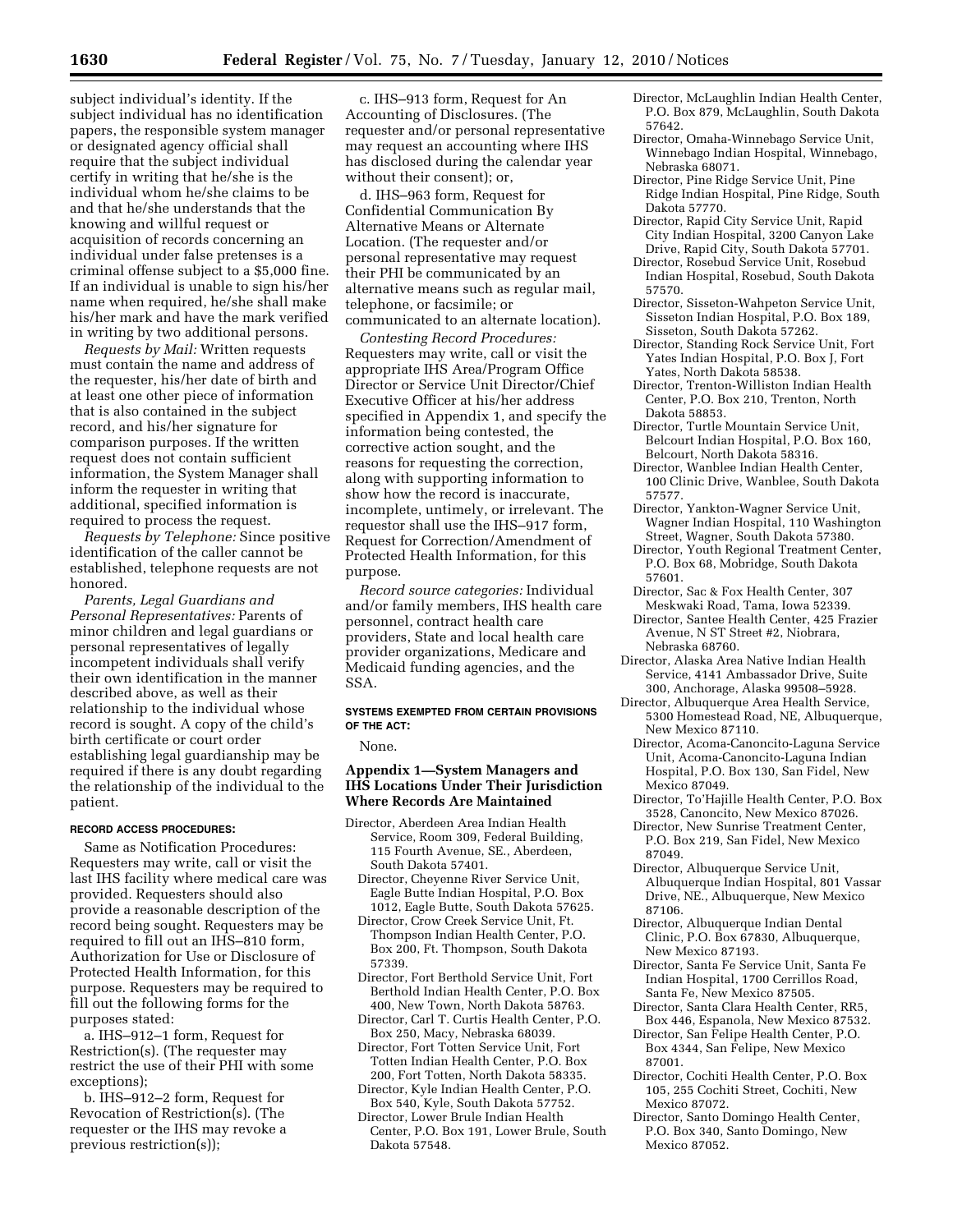- Director, Southern Colorado-Ute Service Unit, P.O. Box 778, Ignacio, Colorado 81137.
- Director, Ignacio Indian Health Center, P.O. Box 889, Ignacio, Colorado 81137.
- Director, Ute Mountain Ute Health Center, Towaoc, Colorado 81334.
- Director, Jicarilla Indian Health Center, P.O. Box 187, Dulce, New Mexico 87528.
- Director, Mescalero Service Unit, Mescalero Indian Hospital, P.O. Box 210, Mescalero, New Mexico 88340.
- Director, Taos/Picuris Indian Health Center, P.O. Box 1956, 1090 Goat Springs Road, Taos, New Mexico 87571.
- Director, Zuni Service Unit, Zuni Indian Hospital, P.O. Box 467, Zuni, New Mexico 87327.
- Director, Pine Hill Health Center, P.O. Box 310, Pine Hill, New Mexico 87357.
- Director, Bemidji Area Indian Health Service, 522 Minnesota Avenue, NW., Bemidji, Minnesota 56601.
	- Director, Red Lake Service Unit, PHS Indian Hospital, Highway 1, Red Lake, Minnesota 56671.
	- Director, Leech Lake Service Unit, PHS Indian Hospital, 425 7th Street, NW., Cass Lake, Minnesota 56633.
	- Director, White Earth Service Unit, PHS Indian Hospital, P.O. Box 358, White Earth, Minnesota 56591.
	- Director, Billings Area Indian Health Service, P.O. Box 36600, 2900 4th Avenue North, Billings, Montana 59107.
	- Director, Blackfeet Service Unit, Browning Indian Hospital, P.O. Box 760, Browning, Montana 59417.
	- Director, Heart Butte PHS Indian Health
	- Clinic, Heart Butte, Montana 59448. Director, Crow Service Unit, Crow Indian
	- Hospital, Crow Agency, Montana 59022. Director, Lodge Grass PHS Indian Health
	- Center, Lodge Grass, Montana 59090. Director, Pryor PHS Indian Health Clinic,
	- P.O. Box 9, Pryor, Montana 59066. Director, Fort Peck Service Unit, Poplar Indian Hospital, Poplar, Montana 59255.
	- Director, Fort Belknap Service Unit, Harlem Indian Hospital, Harlem,
	- Montana 59526. Director, Hays PHS Indian Health Clinic, Hays, Montana 59526.
	- Director, Northern Cheyenne Service Unit, Lame Dear Indian Health Center, Lame Deer, Montana 59043.
	- Director, Wind River Service Unit, Fort Washakie Indian Health Center, Fort Washakie, Wyoming 82514.
	- Director, Arapahoe Indian Health Center, Arapahoe, Wyoming 82510.
	- Director, Chief Redstone Indian Health Center, Wolf Point, Montana 59201.
	- Director, California Area Indian Health Service, John E. Moss Federal Building, 650 Capitol Mall, Suite 7–100, Sacramento, California 95814.
- Director, Nashville Area Indian Health Service, 711 Stewarts Ferry Pike, Nashville, Tennessee 37214–2634.
	- Director, Catawba PHS Indian Nation of South Carolina, P.O. Box 188, Catawba, South Carolina 29704.
	- Director, Unity Regional Youth Treatment Center, P.O. Box C–201, Cherokee, North Carolina 28719.
- Director, Navajo Area Indian Health Service, P.O. Box 9020, Highway 264, Window Rock, Arizona 86515–9020.
	- Director, Chinle Service Unit, Chinle Comprehensive Health Care Facility, Hwy 191 & Hospital Road, P.O. Drawer PH, Chinle, Arizona 86503.
	- Director, Tsaile Health Center, P.O. Box 467, Navajo Routes 64 and 12, Tsaile, Arizona 86556.
	- Director, Rock Point Field Clinic, c/o Tsaile Health Center, P.O. Box 647, Tsaile, Arizona 86557.
- Director, Pinon Health Center, Navajo Route 4, P.O. Box 10, Pinon, Arizona 86510.
- Director, Crownpoint Service Unit, Crownpoint Comprehensive Health Care Facility, P.O. Box 358, Crownpoint, New Mexico 87313.
- Director, Pueblo Pintado Health Station, c/o Crownpoint Comprehensive Health Care Facility, P.O. Box 358, Crownpoint, New Mexico 87313.
- Director, Fort Defiance Service Unit, Fort Defiance Indian Hospital, P.O. Box 649, Intersection of Navajo Routes N12 and N7, Fort Defiance, Arizona 86515.
- Director, Nahata Dziil Health Center, P.O. Box 125, Sanders, Arizona 86512.
- Director, Gallup Service Unit, Gallup Indian Medical Center, P.O. Box 1337, Nizhoni Boulevard, Gallup, New Mexico 87305.
- Director, Tohatchi Indian Health Center, P.O. Box 142, Tohatchi, New Mexico 87325.
- Director, Ft. Wingate Health Station, c/o Gallup Indian Medical Center, P.O. Box 1337, Gallup, New Mexico 87305.
- Director, Kayenta Service Unit, Kayenta Indian Health Center, P.O. Box 368, Kayenta, Arizona 86033.
- Director, Inscription House Health Center, P.O. Box 7397, Shonto, Arizona 86054.
- Director, Dennehotso Clinic, c/o Kayenta Health Center, P.O. Box 368, Kayenta, Arizona 86033.
- Director, Shiprock Service Unit, Northern Navajo Medical Center, P.O. Box 160, U.S. Hwy 491 North, Shiprock, New Mexico 87420.
- Director, Dzilth-Na-O–Dith-Hle Indian Health Center, 6 Road 7586, Bloomfield, New Mexico 87413.
- Director, Four Corners Regional Health Center, U.S. Hwy 160, Navajo Route 35– Red Mesa, HRC 6100, Box 30, Teec Nos Pos, Arizona 86514.
- Director, Sanostee Health Station, c/o Northern Navajo Medical Center, P.O. Box 160, Shiprock, New Mexico 87420.
- Director, Toadlena Health Station, c/o Northern Navajo Medical Center, P.O. Box 160, Shiprock, New Mexico 87420.
- Director, Teen Life Center, c/o Northern Navajo Medical Center, P.O. Box 160, Shiprock, New Mexico 87420.
- Director, Oklahoma City Area Indian Health Service, Five Corporation Plaza, 3625 NW 56th Street, Oklahoma City, Oklahoma 73112.
	- Director, Claremore Service Unit, Claremore Comprehensive Indian Health Facility, West Will Rogers Boulevard and Moore, Claremore, Oklahoma 74017.
- Director, Clinton Service Unit, Clinton Indian Hospital, Route 1, P.O. Box 3060, Clinton, Oklahoma 73601–9303.
- Director, El Reno PHS Indian Health Clinic, 1631A E. Highway 66, El Reno, Oklahoma 73036.
- Director, Watonga Indian Health Center, Route 1, Box 34–A, Watonga, Oklahoma 73772.
- Director, Haskell Service Unit, PHS Indian Health Center, 2415 Massachusetts Avenue, Lawrence, Kansas 66044.
- Director, Lawton Service Unit, Lawton Indian Hospital, 1515 Lawrie Tatum Road, Lawton, Oklahoma 73501.
- Director, Anadarko Indian Health Center, P.O. Box 828, Anadarko, Oklahoma 73005.
- Director, Carnegie Indian Health Center, P.O. Box 1120, Carnegie, Oklahoma 73150.
- Director, Holton Service Unit, PHS Indian Health Center, 100 West 6th Street, Holton, Kansas 66436.
- Director, Pawnee Service Unit, Pawnee Indian Service Center, RR2, Box 1, Pawnee, Oklahoma 74058–9247.
- Director, Pawhuska Indian Health Center, 715 Grandview, Pawhuska, Oklahoma 74056.
- Director, Tahlequah Service Unit, W. W. Hastings Indian Hospital, 100 S. Bliss, Tahlequah, Oklahoma 74464.
- Director, Wewoka Indian Health Center, P.O. Box 1475, Wewoka, Oklahoma 74884.
- Director, Phoenix Area Indian Health Service, Two Renaissance Square, 40 North Central Avenue, Phoenix, Arizona 85004.
	- Director, Colorado River Service Unit, Chemehuevi Indian Health Clinic, P.O. Box 1858, Havasu Landing, California 92363.
	- Director, Colorado River Service Unit, Havasupai Indian Health Station, P.O. Box 129, Supai, Arizona 86435.
	- Director, Colorado River Service Unit, Parker Indian Health Center, 12033 Agency Road, Parker, Arizona 85344.
	- Director, Colorado River Service Unit, Peach Springs Indian Health Center, P.O. Box 190, Peach Springs, Arizona 86434.
	- Director, Colorado River Service Unit, Sherman Indian High School, 9010 Magnolia Avenue, Riverside, California 92503.
	- Director, Elko Service Unit, Newe Medical Clinic, 400 "A" Newe View, Ely, Nevada 89301.
	- Director, Elko Service Unit, Southern Bands Health Center, 515 Shoshone Circle, Elko, Nevada 89801.
	- Director, Fort Yuma Service Unit, Fort Yuma Indian Hospital, P.O. Box 1368, Fort Yuma, Arizona 85366.
	- Director, Keams Canyon Service Unit, Hopi Health Care Center, P.O. Box 4000, Polacca, Arizona 86042.
	- Director, Schurz Service Unit, Schurz Service Unit Administration, Drawer A, Schurz, Nevada 89427.
	- Director, Fort McDermitt Clinic, P.O. Box 315, McDermitt, Nevada 89421.
	- Director, Phoenix Service Unit, Phoenix Indian Medical Center, 4212 North 16th Street, Phoenix, Arizona 85016.